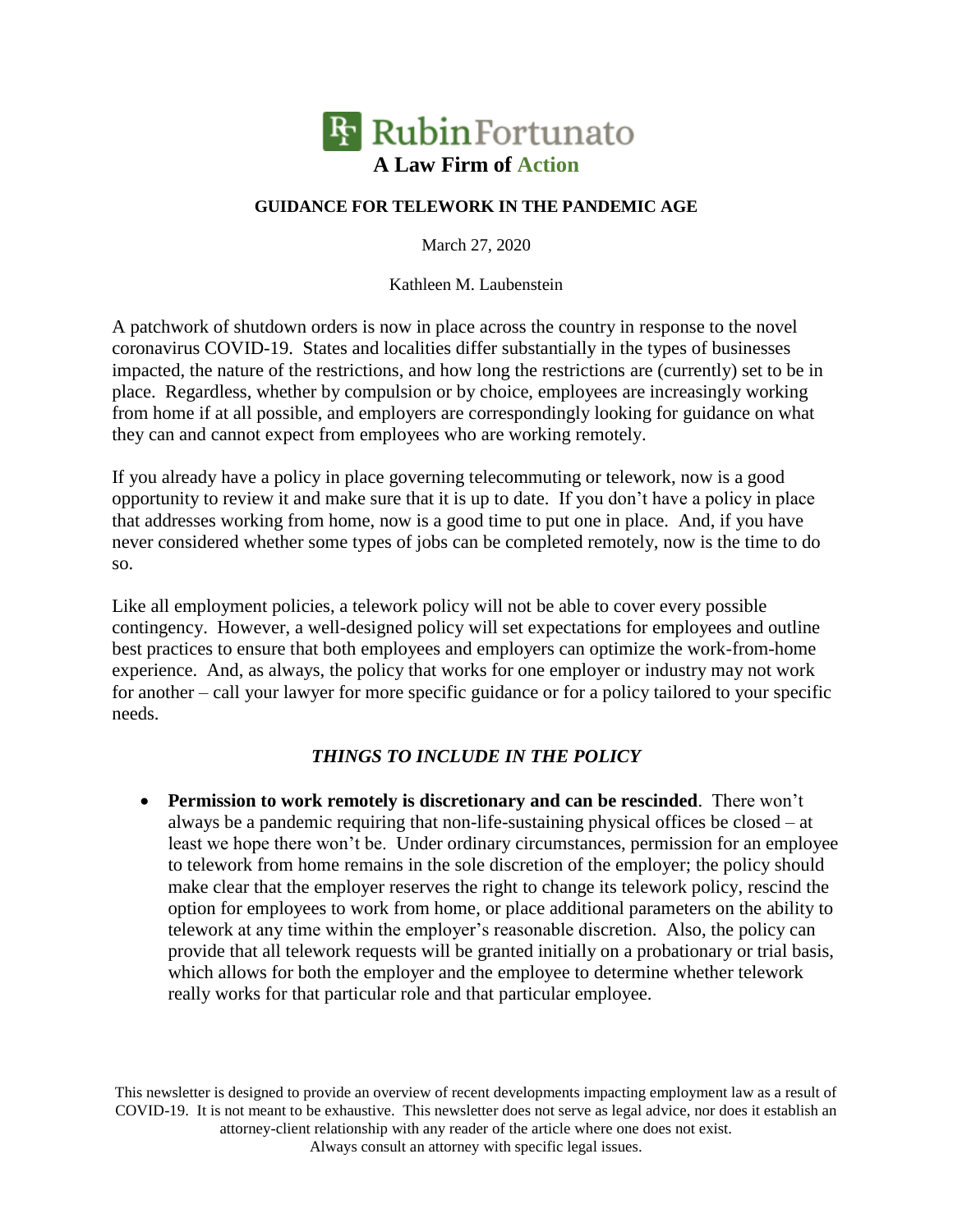- **Spell out the technology required.** The policy should provide guidelines regarding what technology is required for employees to be able to work from home. Technology may change too quickly to include the specifics in the policy if policies are not updated annually, but the policy can direct employees to a different company source that can be updated more frequently (e.g., the company's Intranet page, newsletter, etc.). Certain requirements related to information security are essential to preserve the legal protection of the company's confidential, proprietary, and trade secret information. Work with your Information Technology department to make sure that necessary safeguards are in place to protect your information regardless of where your employee is physically working.
	- o The employee must have the necessary equipment to perform the job from home – e.g., adequate broadband speed, webcam, scanner. If the employer needs to or elects to provide that equipment to permit the employee to work from home, maintain a written inventory of the equipment provided to each employee. Include language in the policy *and* in a separate acknowledgement signed by the employee that says all equipment provided by the company is the property of the company and must be returned to the company if the employee terminates employment.
- Insist that business be conducted privately. Employees who work from locations other than their own residence, in particular those who work from public locations, should be instructed that confidential business should not be conducted in a public place. Screens can be viewed over shoulders and at least one side of a cell phone conversation can easily be overheard. Remind employees who choose to or need to work in a non-private location to be mindful of confidentiality and privacy concerns at all times.
- **Underscore that all firm policies still apply.** The policy should make clear that the same in-office restrictions on computer and technology use still apply, even when working from home. Whatever restrictions are imposed on the use of company e-mail for non-business purposes should remain in effect, and the same directives not to harass, demean, threaten, or abuse employees continue even in the virtual space.
- Set expectations about availability. Employees should be provided clear guidance on the employer's expectations for availability. Particularly when employees are working from home because schools are closed or to help care for a sick family member, it is not always reasonable to expect that the employee will be logged in and available from 9 AM to 5 PM. However, it is reasonable to require employees to advise the employer of discrete time periods when the employee knows they will be offline during regular business hours.
	- o Each employer will differ on the best method or mechanism to track employee availability during the day, and that method/mechanism may change over time.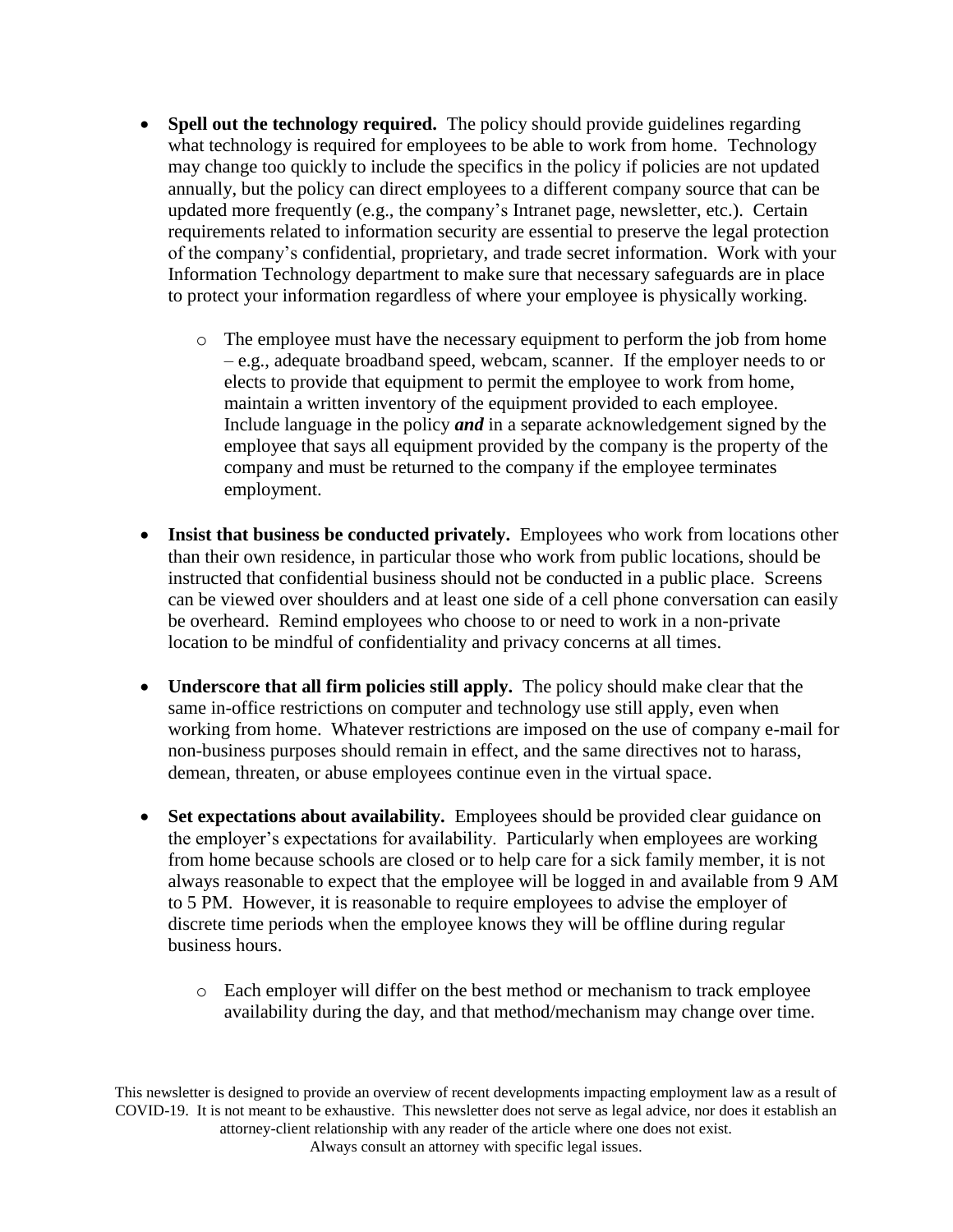The policy should outline when, how, and to whom an employee should convey their respective availability on any given day.

- o For example, the policy could require each employee to report general availability (via e-mail) by 9 AM each day to the company's HR department. It can be something as simple as "I will be out from 1 PM to 3 PM for an appointment and will not be able to respond to calls or emails during that time; I am otherwise available all day." That information can either be circulated widely throughout the company, to a select set of employees, or on a "need-to-know" basis, as each company sees fit. Be mindful, of course, of privacy requirements and don't disclose more than is necessary to advise other employees about their colleagues' availability.
- o The policy should outline how office telephone lines will be monitored while the employee is working remotely. If the office line is not forwarded to the employee's home/cell phone, the person monitoring the phone should be advised of any times when the employee will be unavailable to answer phone calls.
- **Remind employees to accurately report the hours they worked.** The policy should remind all non-exempt employees that they are required to keep accurate records of hours they worked and to report those hours to the employer in a timely fashion. A national health emergency won't waive the requirements of the Fair Labor Standards Act and its state counterparts. The Department of Labor issued guidance on March 9, 2020, to assist employers struggling with wage-and-hour related questions in light of the COVID-19 pandemic, and that guidance can inform the approach to telework in non-emergency situations as well. The specific guidance can be viewed at [https://www.dol.gov/agencies/whd/flsa/pandemic.](https://www.dol.gov/agencies/whd/flsa/pandemic)
- **Address reimbursement of telework expenses.** If the employer intends to pay for any expenses associated with telework, outline specifically what expenses the employer will cover. While federal law does not currently require employees to be reimbursed for telework-related expenses, the Department of Labor has advised that non-exempt employees cannot be required to pay for business expenses if doing so would reduce the employee's earnings below the required minimum wage or overtime compensation. Moreover, certain states have specific requirements related to employee expenses and what expenses must be reimbursed.
- **Require timely reporting of work-related injuries.** In most states, employees are covered by the employer's workers' compensation policy regardless of where a workrelated injury occurs. Emphasize that an employee who suffers an occupational injury or illness at home must report the injury/illness promptly.